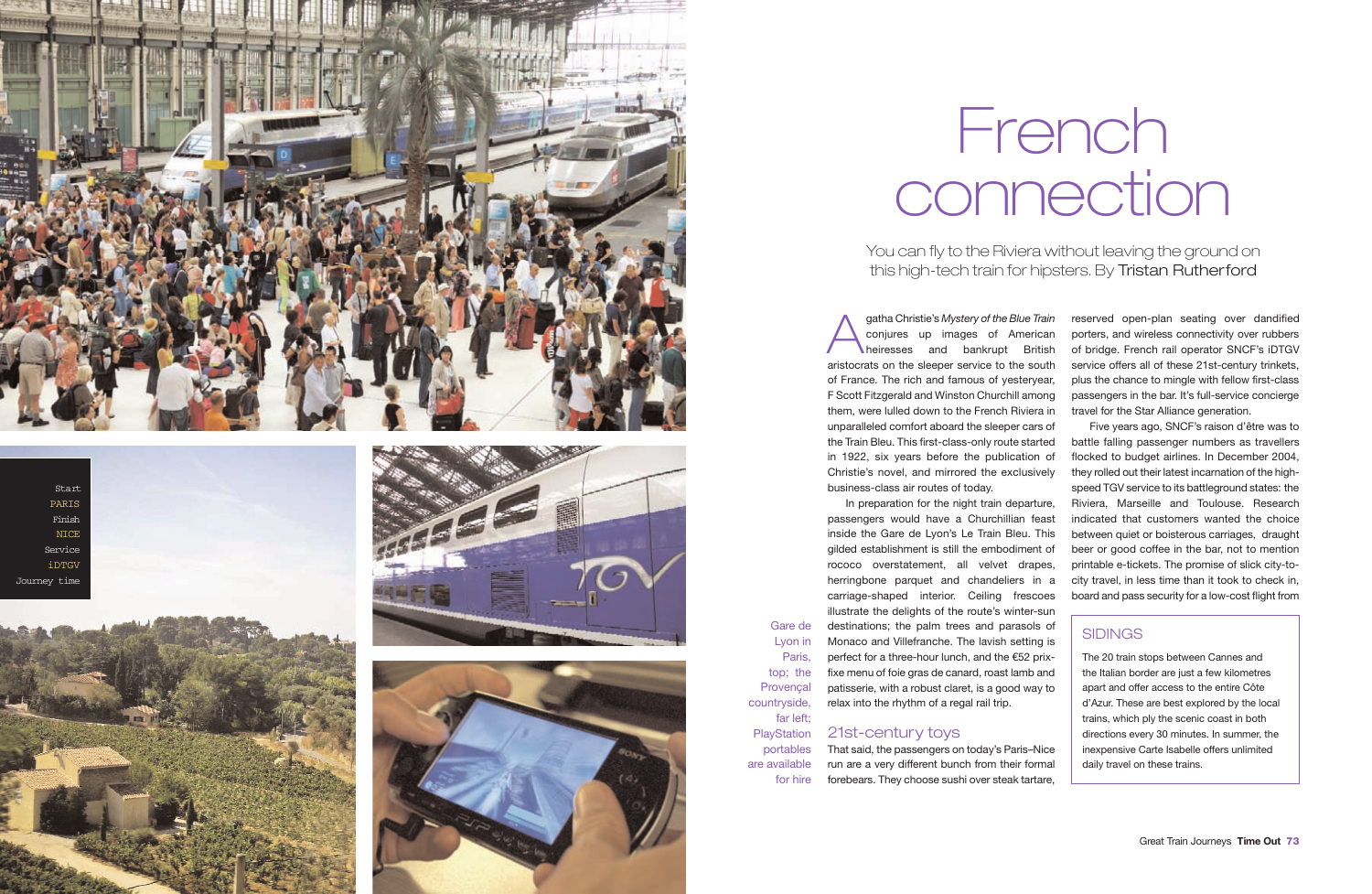

Orly or Charles de Gaulle, was essential. For the iDTGV, you can now book online for a noise-free 'Zen' or a lively 'Zap' seat, then board – and buy a drink – 20 minutes before departure. And you can carry as many bottles of liquid, knives and firearms as decency allows. As a result, iDTGV's routes boasted an 87 per cent occupancy rate in 2007, a figure that would make a budget airline boss envious.

On a recent run to the sun, the Zen first-class carriage fills up with a decorum not usually associated with Friday evening rail travel. Each set of luggage is wheeled into place well before departure, as eager faces whisper the curiously elegant phrase '*Messieurdames*' – a mangled 'ladies and gentleman', which expresses a 'hello everybody' with a hint of 'I'm also as well brought up as you are'. A minute before take-off, each occupant settles down with a copy of *Le Figaro*, *Paris Match* or the *Herald Tribune*.

The Parisian suburbs whoosh eastwards, as passengers take the opportunity to sample the

salles de bain. Ladies upstairs, gentleman downstairs. Although brown and charcoal grey plastic has replaced the panelled pine features of the original train, the coat hook, magazine holder and chest-high mirrors let you make your toilet in relative luxury.

Twenty minutes outside Paris and there is a barely perceptible advance of speed. The birch forests of the Ile-de-France make way for the desert-flat fields of northern Burgundy, which resemble an algae-topped lake as far as the eye can see, its obstacle-free green sheen crying out for land-speed records. For a while, we run alongside the autumnal trundle of the A6 motorway. The cars push 74mph, but the train advances past them – it's got the advantage of an additional 124mph, a speed hitherto the realm of video games. Speaking of which, a flashing bandolier of PSPs (PlayStation Portables) lies charged and ready for hire at the bar.

Things are getting lively in there. A touch of acid jazz is followed by 'Ain't No Mountain High Enough' by Diana Ross. Under the bauble lights, ladies from first class tuck into wraps, caesar salads and vodka-laced mango lassis. (The bar staff are as accommodating as they are genial.)

## Headed for the future

Down the carriage, it is a post-work Friday night for those from second class, who are laughing hugger-mugger in a corner. A third group check out the DVDs for hire; *Jack Black* and *Ratatouille* among more authentic French art-house fare. *Messieurs* stare out of the windows through their *pressions* (served in proper glasses), safe in the knowledge that they are five kilometres closer to their destination with each passing minute. No traffic jams here. The shadows are long, though, with the train casting a fleeting outline across the jaggedy hills of southern Burgundy – France's answer to Derbyshire or Vermont.

A wander through to the Zap carriage is a vision of the future, far removed from the historical elegance of this route's illustrious past.

# BELLS & WHISTLES

BEST BIT Overtaking the cars outside Paris at 198mph.

#### TOP TIP

Silence your phone, and catch up on R&R in Zen class. Sleeping kits, with eye patches included, available from the bar.

#### PHOTO OP

Sunset over Burgundy fields (right side of train).

# PACK THIS

Don't forget to look up from your gadgets to gaze at the A DVD from the €5 stands in Paris, in case you don't fancy the iDTGV selection.

#### ANORAK INFO

A TGV carried the entire cast and crew of *The Da Vinci Code* from London to the 2006 Cannes Film Festival. The trip took a mere sevenand-a-half hours.

#### USEFUL PHRASE

'*Pourriez-vous baisser le volume sur votre iPod s'il vous plaît*?'

# SOUVENIR

'PlayStation thumb' from a 90-minute session of Splinter Cell, Wipeout or Virtual Fighter 4. Rent a PSP and you get to keep the dinky earphones.

TRAVELLERS' FARE

Ricard for chilling out, mini *saucissons* for porking out.

OVERHEARD 'Do you mind if my shih-tzu sits next to you?'